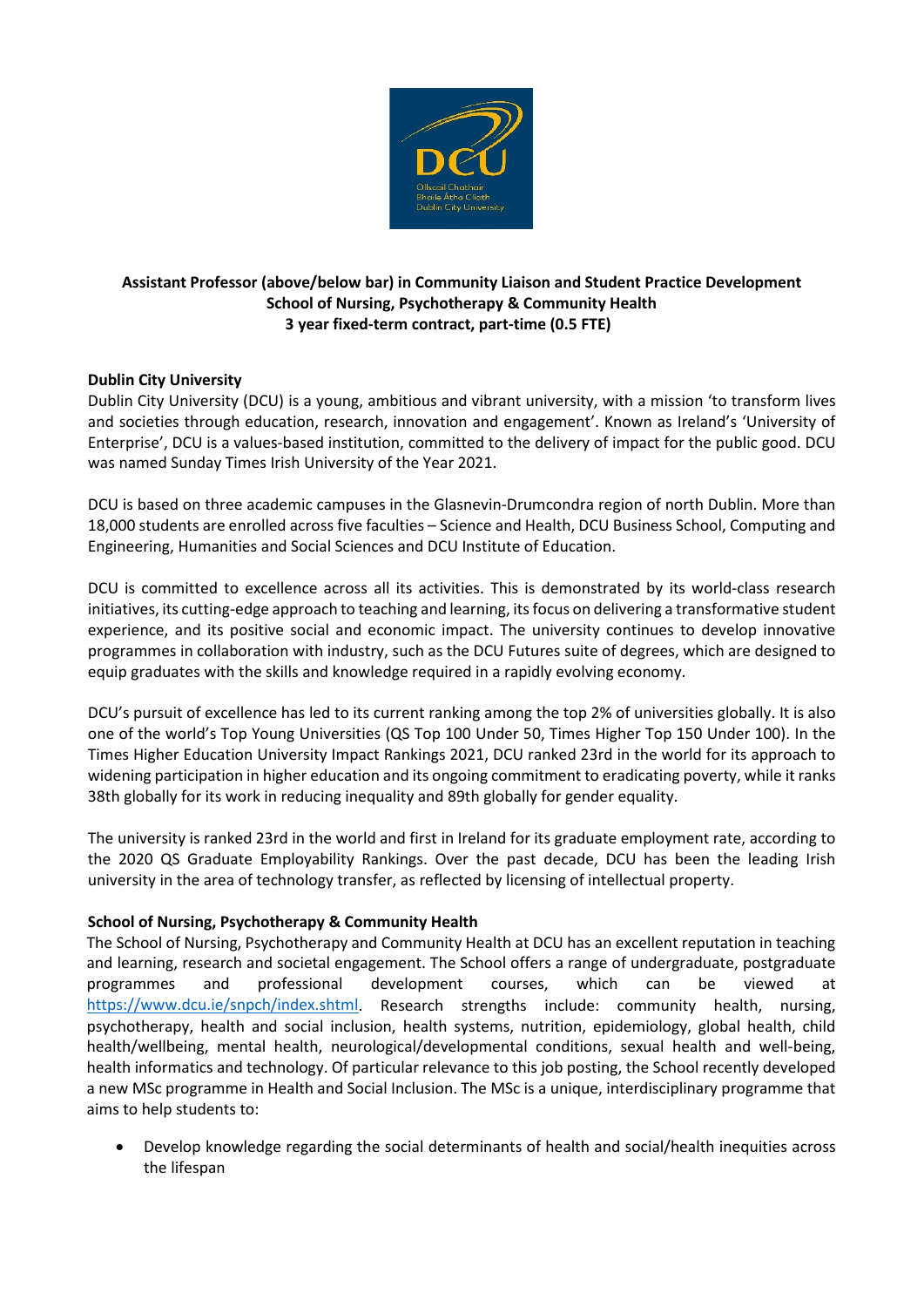- Expand their approaches to achieving equity and inclusion in health and social care provision among a range of marginalised populations
- Advance skills in leadership and research for the promotion of health and social inclusion.

### **Role Profile**

A key activity for MHSI students is a 60 credit practice development project in an area of health/social inclusion. The School is seeking to recruit a part time *Assistant Professor in Community Liaison and Student Practice Development* with particular expertise in the area of postgraduate student support in the context of social/healthcare practice and leadership development. The appointee will be expected to interface between the academic and student practice contexts, translating the course requirements and facilitating university and practice based support for the successful achievement of student practice/research projects. The appointee will also contribute to teaching, research and outreach activity on the MHSI programme in the area of health and social inclusion leadership and practice development, and may potentially teach on other programmes in the School.

### **Duties and Responsibilities**

Please refer to the job description for the full list of duties and responsibilities associated with this role.

### **Qualifications and Experience**

**Essential:**

- A primary/advanced degree in social/health sciences, community development, or a related field
- Qualified to Master's degree level or above
- Experience of university-level teaching related to health and social inclusion/equity
- Experience of working in a community health/social inclusion practice area with a record of high quality student assistance/supervision and practice development
- A record of original research with publications in top international journals or, based on career stage, show exceptional promise in this regard

#### **Desirable:**

- Have completed a PhD in a cognate area
- Have well established national and international networks in community health/social care.

#### **Essential Training**

The postholder will be required to undertake the following essential compliance training: Orientation, Health & Safety and Data Protection (GDPR). Other training may need to be undertaken when required.

#### **Salary Scale:**

Assistant Professor (above bar): €55,252 - €88,547 (pro-rata); (below bar): €41,515 - €56,942 (pro-rata) *Appointment will be commensurate with qualifications and experience, and will be made on the appropriate point of the relevant salary scale in line with current Government pay policy.*

## **Closing Date: 1ST June 2022**

#### Interview dates are likely to be July 14<sup>th</sup> and 15<sup>th</sup>

**For more information on DCU and benefits, please visit** [Why work at DCU?](https://www.dcu.ie/hr/why-work-dcu)